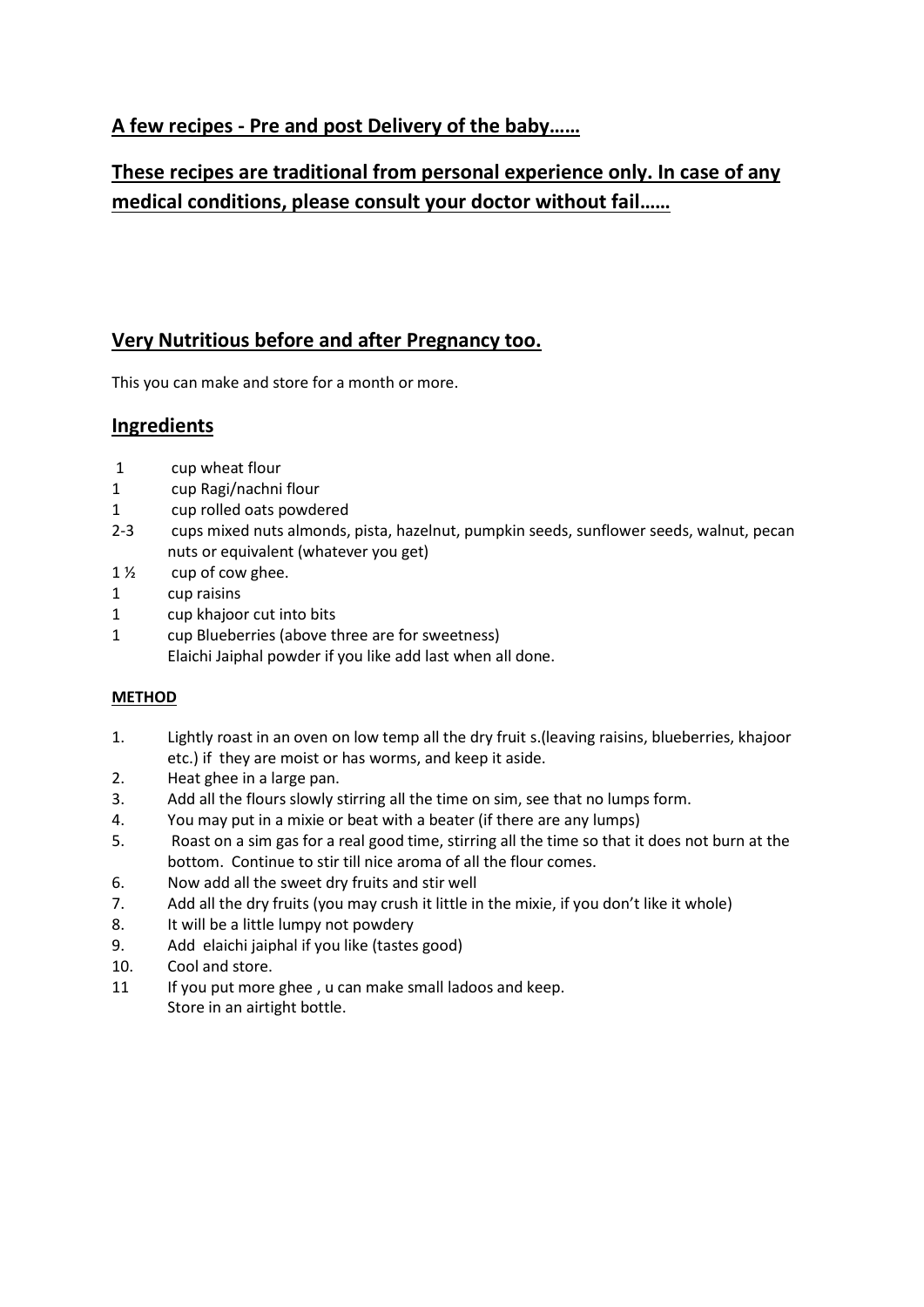# **Rawa Kanji**

## **INGREDIENTS**

- 1. 2 tabsp. Fine rawa/sooji
- 2. 1 tsp. poppy seeds
- 3. 1 tsp. charoli (powdered)
- 4. 1 tabsp. Almond meal
- 5. Essence few drops (optional)
- 6. Sugar as per taste (avoid too much)
- 7. 1 tabsp. Cow ghee
- 8. Few strands saffron (soaked in 2 tabsp. Hot milk)
- 9. 2 cups milk (more if reqd.)

## **METHOD**

Heat ghee, add rawa to it. Roast it on sim for a minute or two.

Take it away from the stove and add all the other ingredients and stir well.

Now add milk and put it back on stove on sim.

Add saffron milk.

Stirring continuously cook till the desired thickness (you may add more milk) Put off the flame and add essence but not required every day.

## **RABRI**

- 100 gms. Kamarkadi
- 500 gms. Sukka singoda no powder (dry chestnut)
- 150 gms. Safed Musli
- 25 gms. White pepper powder
- 25 gms. Pipri Mul (Ganthoda)
- 50 gms. Gokhru
- 500 gms. Gehu nu Doodh
- 25 gms. Soonth (ginger powder)
- 1/4Cardamom and nut meg powder as per taste
- 500 gms. Ghee.

Grind to powder (lightly roasted)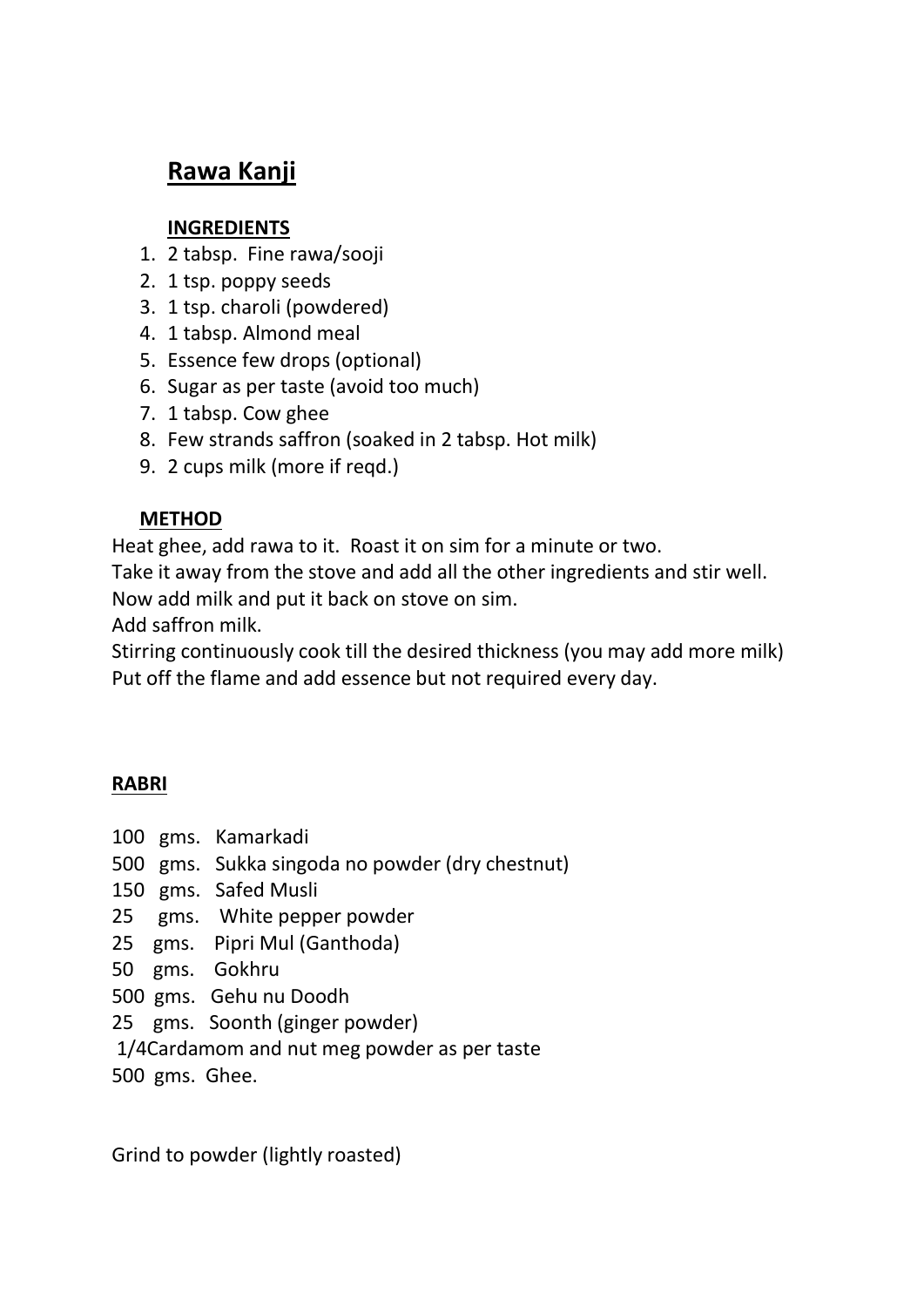gms. Charoli gms. Alsi (Flex seed) gms. Mamro Badam (almonds) gms. Walnut gms. Cashew nuts gms. Pista gms. Chaar Magaj

In half the ghee lightly fry all the dry fruit powder and remove in a plate. In the same ghee add more ghee and fry Gehu nu doodh stirring all the while till slightly pink in colour.

To this add Singoda powder (chestnut), and fry again stirring all the time. Now add Kamar Kakdi, safed musli, pipri mul, gokhru, soonth. Stir well Add previously fried dry fruits, pepper powder and Cardamom nut meg. Cool and store in air-tight container.

While making the Rabri/kanji, take 1 tabsp above mix and mix it well in milk add sugar to taste and bring the milk to boil.

Stir for couple of minutes.

It will thicken as you cook.

Add more milk if you want consistency to be thin.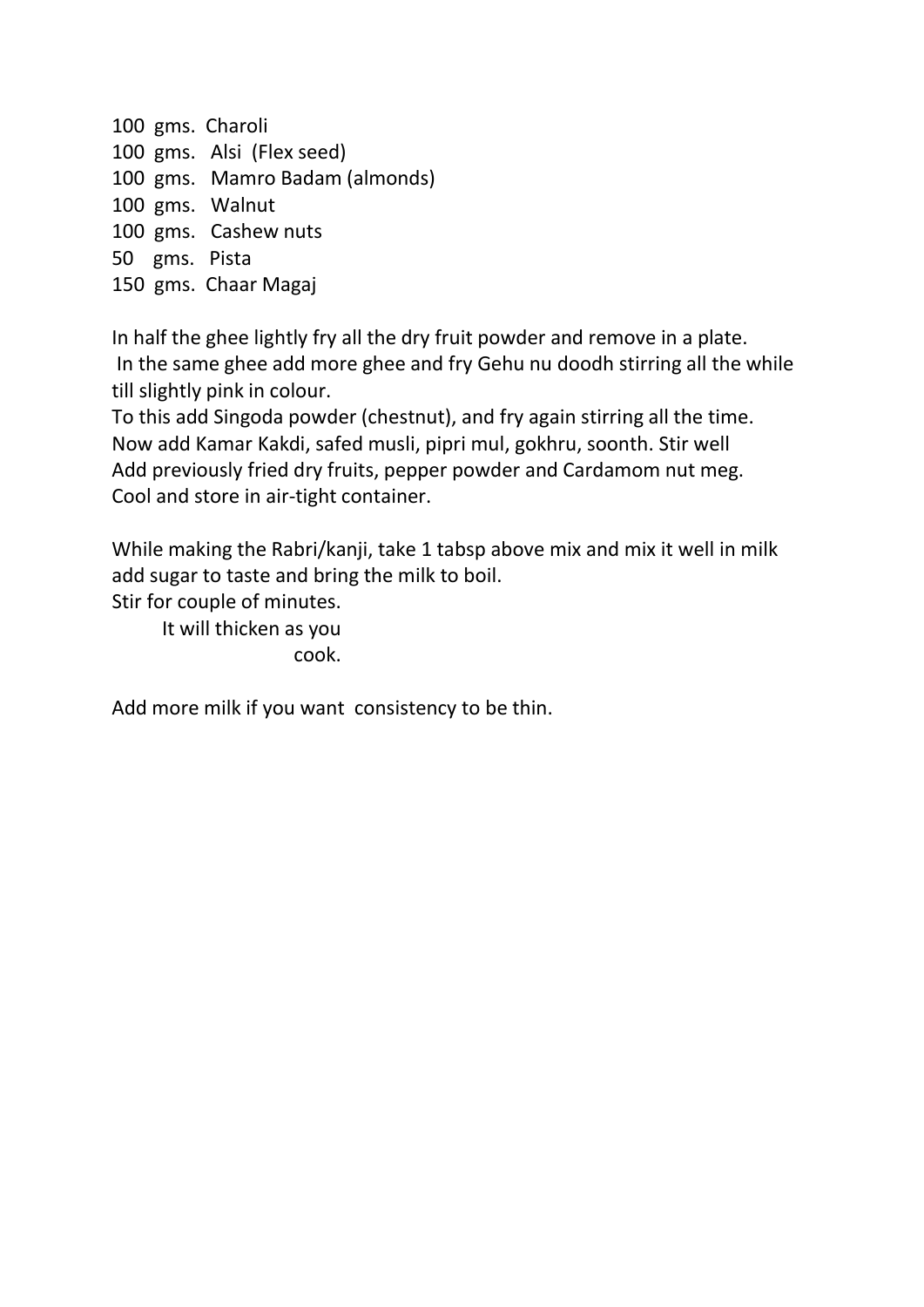## **Multigrain porridge (when hungry)**

Grind to powder and store

1 cup Moong Dal 1 cup Brown rice ½ cup Udid Dal ½ cup Bajri ½ cup Jowar ½ cup Nachni/Ragi

Ajma/Bishop seed to taste Salt to taste Haldi to taste Jeera powder to taste ¼ tsp. hing/asafoetida (optional) Curd to taste (optional) Ginger Garlic paste Ghee

Take two tabsp. of above powder and roast it lightly and mix it well In ½ cup water. Leave it covered for a couple of hours. (Soak it in the morning so that you can have it in the evening at tea time)

Heat ghee add Hing, Ajma, Haldi, Jeera powder and now add 1 ½ cups of water, and the soaked powder. Add salt to taste.

Bring to a boil and let cook on sim for 5 minutes.

If you like u may add curd. Consistency thick or thin as per your wish.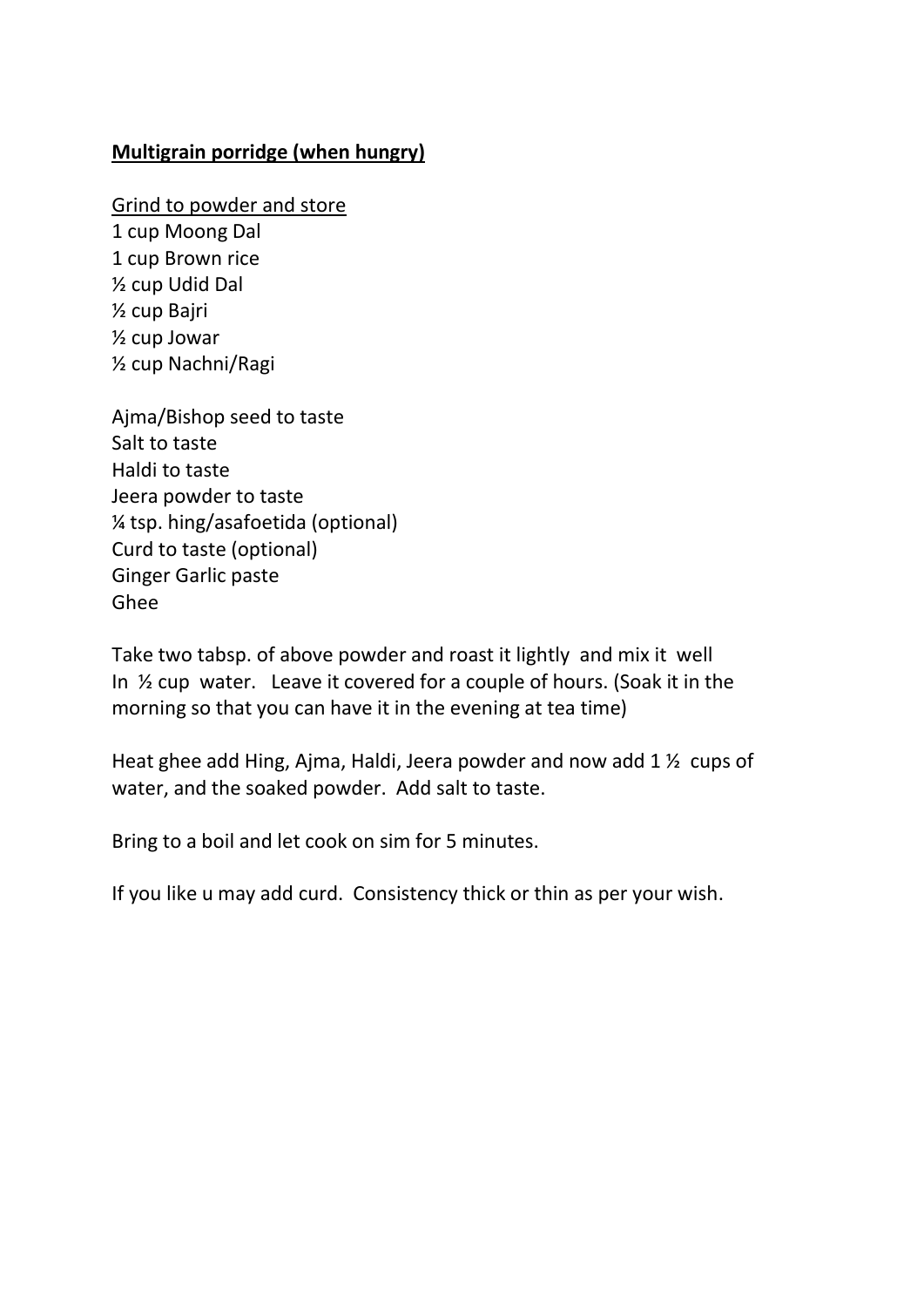## **Bajri roti**

Take 2-3 tabsp. Bajri Flour A little Ajma

And mix it with 2-4 tabsp. hot water (Mix with a fork) add little water at a time to make the dough. Do not add too much water, as atta should not become very soft.

Gently roll the chapatti/roti and roast it.

Does not take very long to make couple of chapatti , so make it fresh every time.

### **Bajri or Jowar flour omelette**

Take 2 tabsp. Flour, Beat one egg, add salt, pepper, chilli powder, Jeera powder, a pinch of ajma (all to taste).

You may add finely chopped coriander or mint leaves/ or chopped methi leaves. (optional)

Mix well add little water and pour in a pan like you would make an omelette.

## **Rawa cooked differently (like Uttapam)**

#### **Ingredients**

2 cups fine sooji/Rawa ½ cup curd 1 cup water 1 tabsp. chopped methi leaves ½ tsp. grated garlic (you may add ginger garlic) 2 tabsp. Grated coconut (Kopra kees will also do) 2 tabsp. Grated onion 1 carrot grated 1 tsp poppy seeds Few charoli (optional) Chopped Corriander (as per your choice) Salt to taste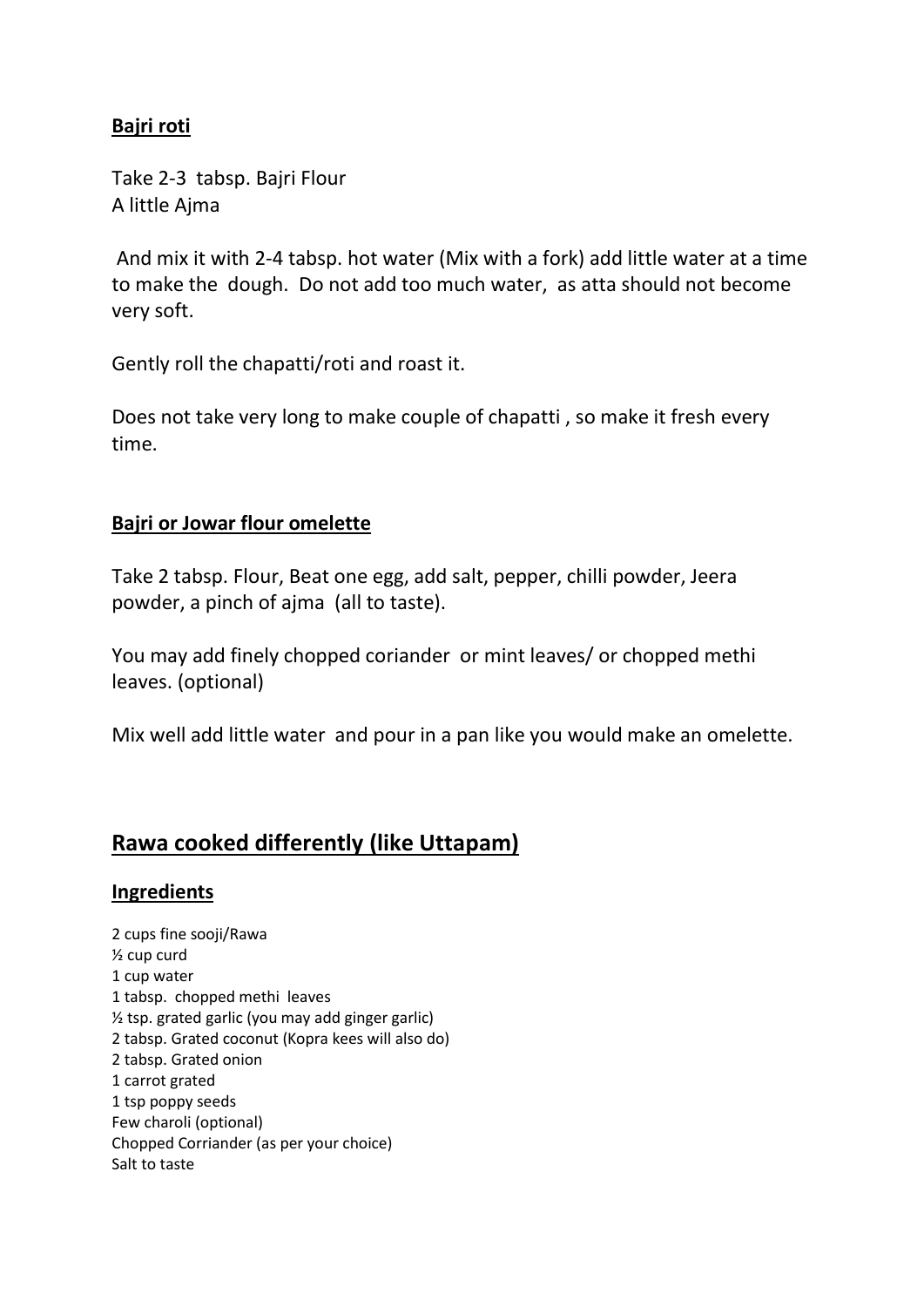Ghee to brush the pan

### **Method**

In a bowl Mix Rawa with curd, water, onion and salt Keep it away for 30 mins. Now add all the other ingredients and mix very well. Depending on the quality of the rawa the mix will absorb the liquid. Add little water at a time, but do not make it thin to pouring consistency. Take a non-stick pan brush with ghee and heat the pan well. With a big spoon put the mix on the pan and spread it gently to a round shape. Cover the pan and let cook on medium flame. Carefully flip and cook on the other side. You may put little ghee on it if you like. If you like it crisp cook on a slow flame for longer time.

### **Moong Dal Chilla**

Soak Moong Dal in the morning for a few hours.

Grind to paste in the evening with chopped onion, tomato, salt, haldi, ajma, chilli powder, Jeera powder.

Adjust consistency adding water.

You may add finely chopped coriander or mint leaves/ or chopped methi leaves. (optional)

Heat ghee in a pan, add a pinch of asafoetida and pour the mixture. Cover and cook. Flip after few minutes to cook the other side Can be had with fresh curd.

### **Gunder (edible gum) ladoos**

Good for health and strength for lactating mums.

250 gms. Wheat Flour 100 gms. Ragi Flour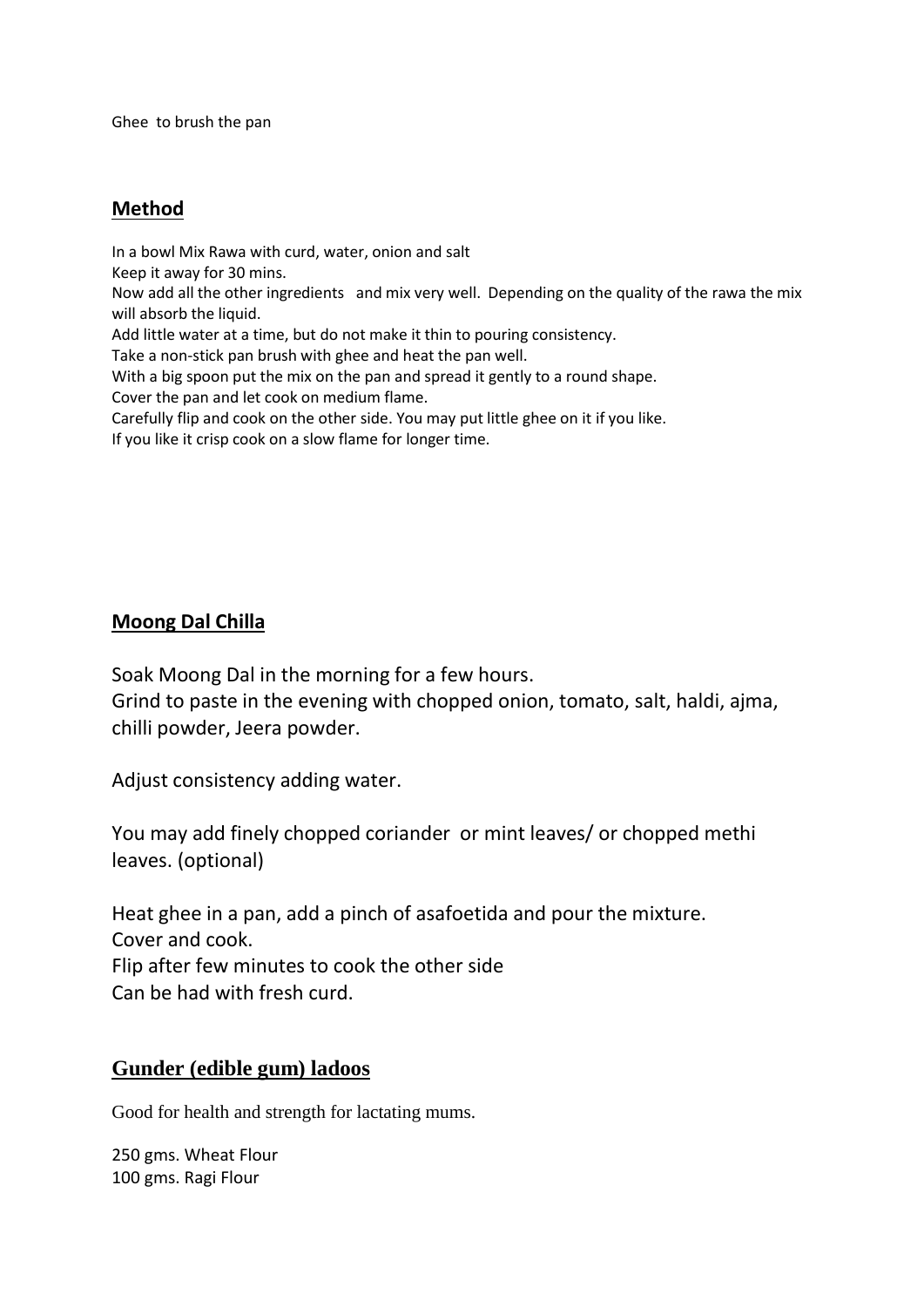100 gms. Gunder edible 250 gms. Tagar/Boora alternately you can use powdered sugar. 500 gms. Cow Ghee

#### **Grind to coarse powder**

100 gms. Mamro Almonds 100 gms. Pistachios 50 gms. 4 Magaz

Take half of the ghee and heat on medium flame, add Gunder/Gond to it. It will bloat up. (do not let it brown) Once bloated well, remove from ghee in a plate and keep it aside and crush with a back of a spoon or a vati.

Add more ghee to the same pan and add in the flours and stir well so no lumps are formed and continue stirring on medium heat for 15 minutes. Do not let it burn or stick to the bottom.

Add Sugar/Boora along with crushed gunder and give it good stir.

Add Ground powdered dry fruits.

While still warm apply little ghee on palm and make ladoos. (If you cannot make ladoos, let it cool and empty in an airtight glass jar.

#### **WATER FOR LACTATING MOTHER THROUGHOUT**

While Breast Feeding the baby drink boiled water in which following herbs are added. It helps baby's digestion better. Please note that everything should be carefully cleaned.

Once a Day boil 3 liters (12 glasses) of water with:

1 tabsp. Suva (Dill seeds)

1 tsp. Vaivaring (they are small black pepper like seeds)

1 small piece of Cinaman

1 tsp. Variali (fennel seeds)

1 tsp . Ajmo (Bishop seed)

1 tsp. Anisoo (Anise)

1 Full Jaiphal- Nutmeg (after boiling the water jaiphal can be removed, cooled and stored for next 2-3 days. After 3 days new jaiphal should be taken)

Add all the above ingredients in3 lts. Of drinking water and bring water to nice rolling boil. After it comes to rolling boil let it simmer on sim for 10 mins. Water will turn a bit brownish. Let it cool and strain in fine muslin cloth or fine strainer. Store it covered.

It is advisable to have only this water by lactating mother through the day/night.